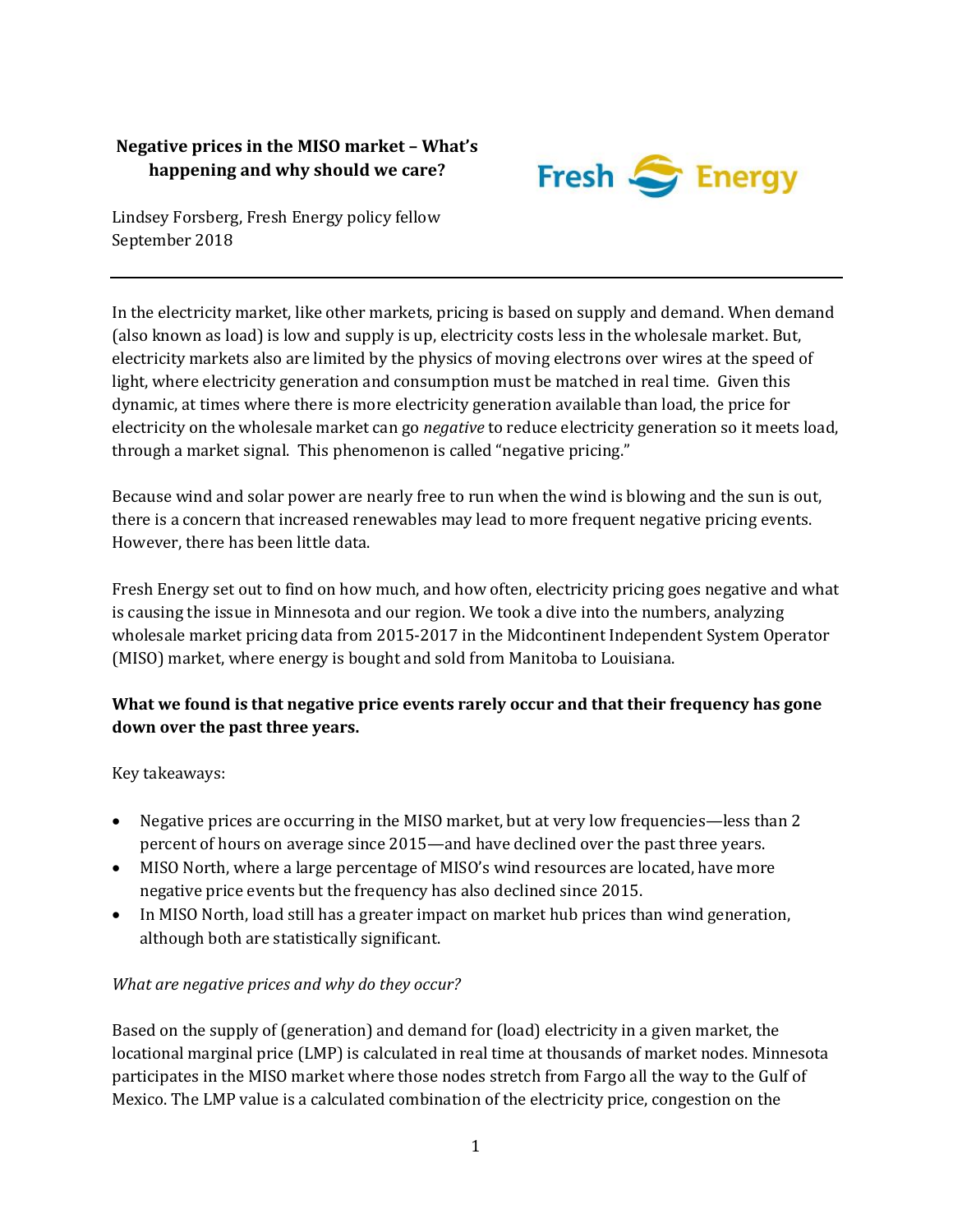transmission grid, and line losses. For coal and nuclear plants, it can be time consuming and expensive to ramp up or down, meaning they may choose to stay online all day regardless of the price of electricity. Wind and solar resources have a zero-dollar fuel cost, making them almost free to run whenever the sun is shining or the wind is blowing. Wind resources also benefit from federal production tax credits meaning they can often operate economically even while accepting negative prices. Therefore, it is possible for **electricity supply to exceed consumer demand in wholesale electricity markets, and in these conditions, prices can go negative.** 

Negative prices are worth an extra look because they represent a strange phenomenon: generators paying, rather than getting paid, to provide electricity! In general, a high frequency of negative price events is a sign that the market isn't operating efficiently, and electricity market design—including the transmission planning underpinning that design—should aim to keep negative pricing relatively infrequent.

### *What's happening in the MISO market?*

Fresh Energy looked at real time LMP data in the MISO market for the last three years to see if negative pricing is on the rise in our region. We looked at how frequently it is occurring and what times of day and months of the year it is more prevalent. The graph below shows the frequency of negative prices by hour ending in 2015, 2016 and 2017. For example, hour ending 1 includes all LMP prices recorded at every hour ending at 1:00 AM for every day in a given year. All commercial pricing nodes in MISO were included in the analysis.



As illustrated above, **negative prices are occurring in the MISO market**, but at low frequencies. In no hour did the average frequency surpass 5 percent, and over all hours and nodes the average frequency of negative pricing events was **below 2 percent** for all three years. In other words, the LMP price for each hour of 2015-2017 at each commercial pricing node was negative for less than 2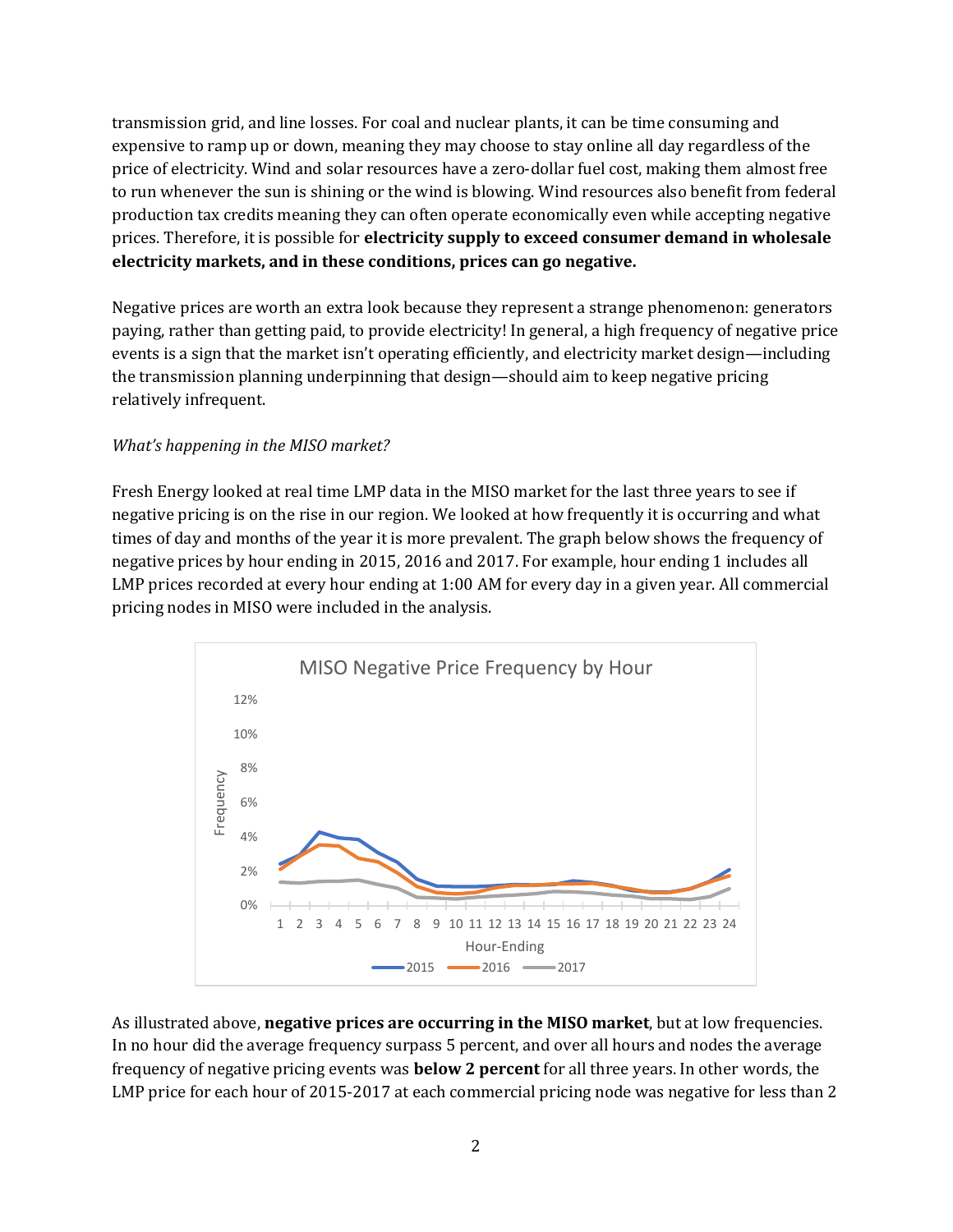percent of those hours. In addition, it is worth noting that the **frequency has decreased over the**  last three years despite 2,000 MW of new wind capacity coming online in the MISO footprint<sup>1</sup>. There is a small peak in negative price frequency in the early morning hours between 3:00 and 5:00 AM which matches expectations – in this timeframe wind generation is high and load is low.

#### *What's happening in and around Minnesota?*

Minnesota falls within a region of MISO known as MISO North, which includes planning zones 1 and 3 pictured below. MISO North is home to approximately 34 percent of the wind generation capacity in the market scattered across North Dakota, Minnesota, and Iowa <sup>2</sup>.



When we narrow our analysis to only MISO North, the trends are similar but **the negative price frequencies more than double**.

 $\overline{\phantom{0}}$ 

<sup>1</sup> 2018 MISO Wind Capacity Report

<sup>2</sup> 2018 MISO Wind Capacity Report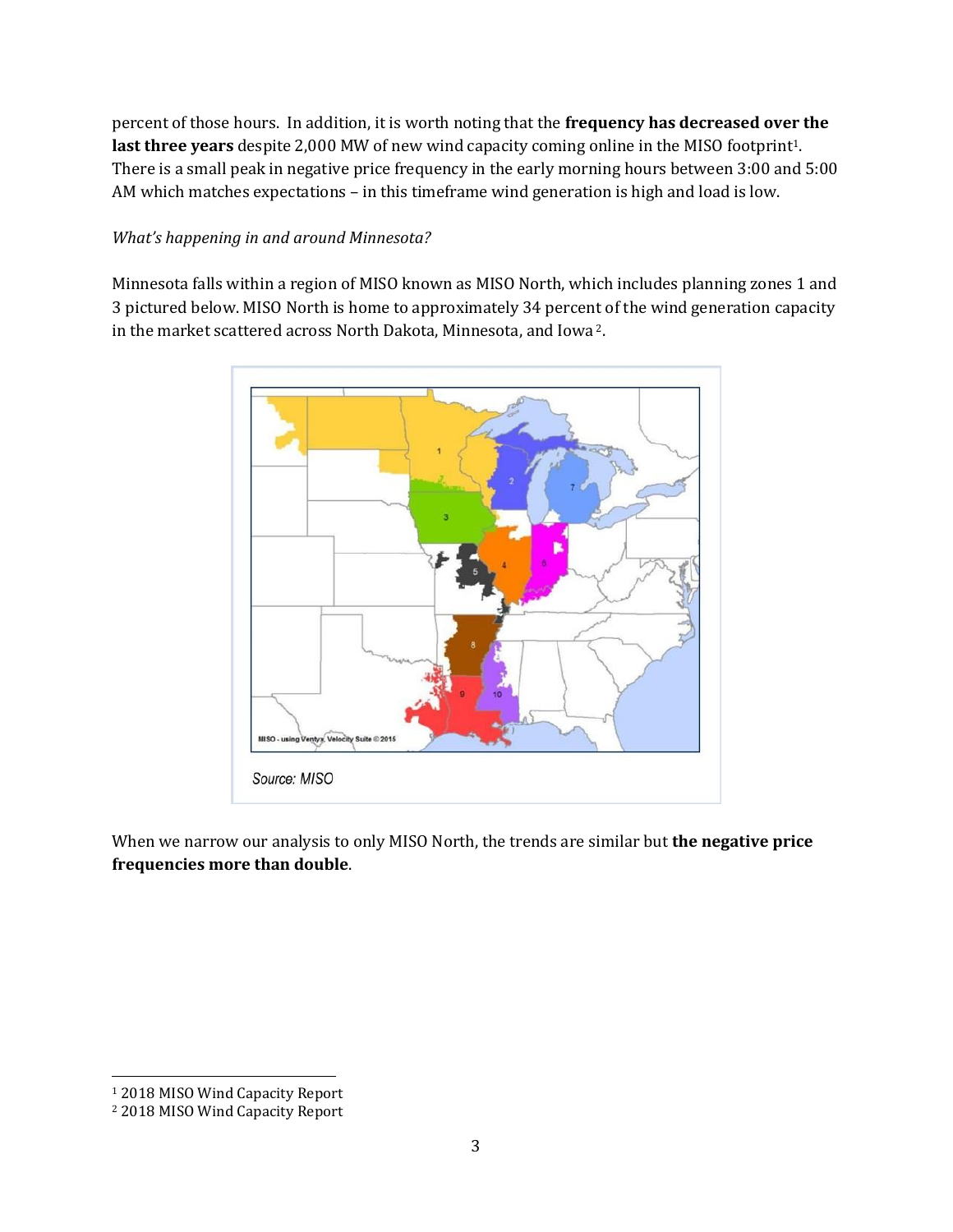

For MISO North, average frequencies for 2015-2017 range from approximately **2 to 5 percent**, with hourly frequencies exceeding 10 percent in 2015 during the early morning hours. Here again we see a trend of **decreasing negative price event frequency over the last three years.** As expected in a high wind region (and as seen in the MISO-wide analysis), the highest frequencies occur in the 3:00-5:00 AM timeframe when wind generation is high and load is low. Negative prices are also more common in the fall and spring (below), again, likely because electricity demand is lower in these generally heating and cooling free seasons.